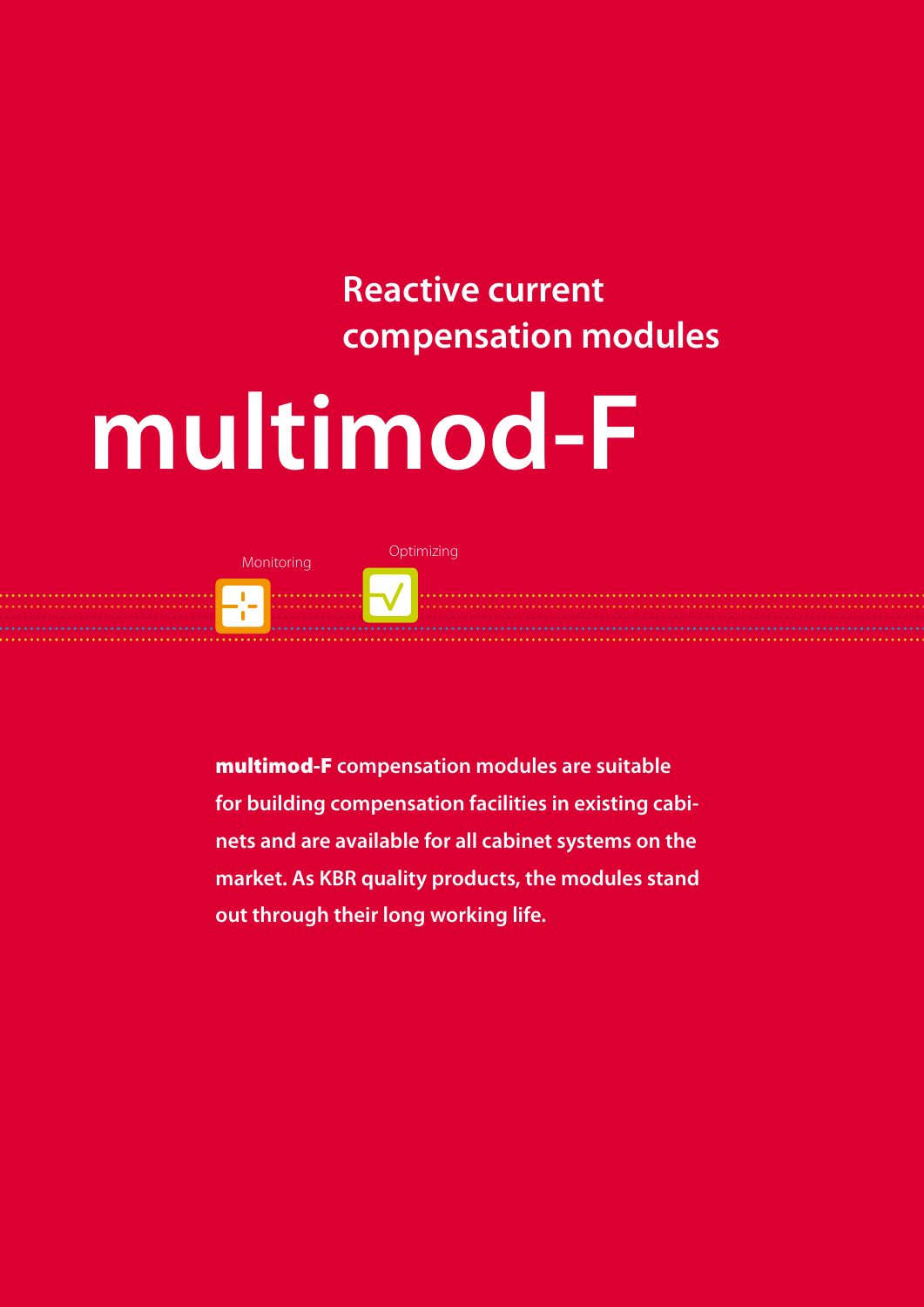#### **multimod-F ... gh / gB**

Detuned reactive current compensation modules with power from 12.5 to 100 kvar and reactor factors of 5.5, 7, 8, 12.5 or 14 %.





**multimod-F ... sh / sB** Detuned reactive current compensation module with power from 10 to 100 kvar and reactor factors of 5.5, 7, 8, 12.5 or 14 %.



## **multimod-F ... 08TB**

Thyristor switched reactive current compensation module with power from 12.5 to 50 kvar and reactor factors of 5.5, 7, 8, 12.5 or 14 %.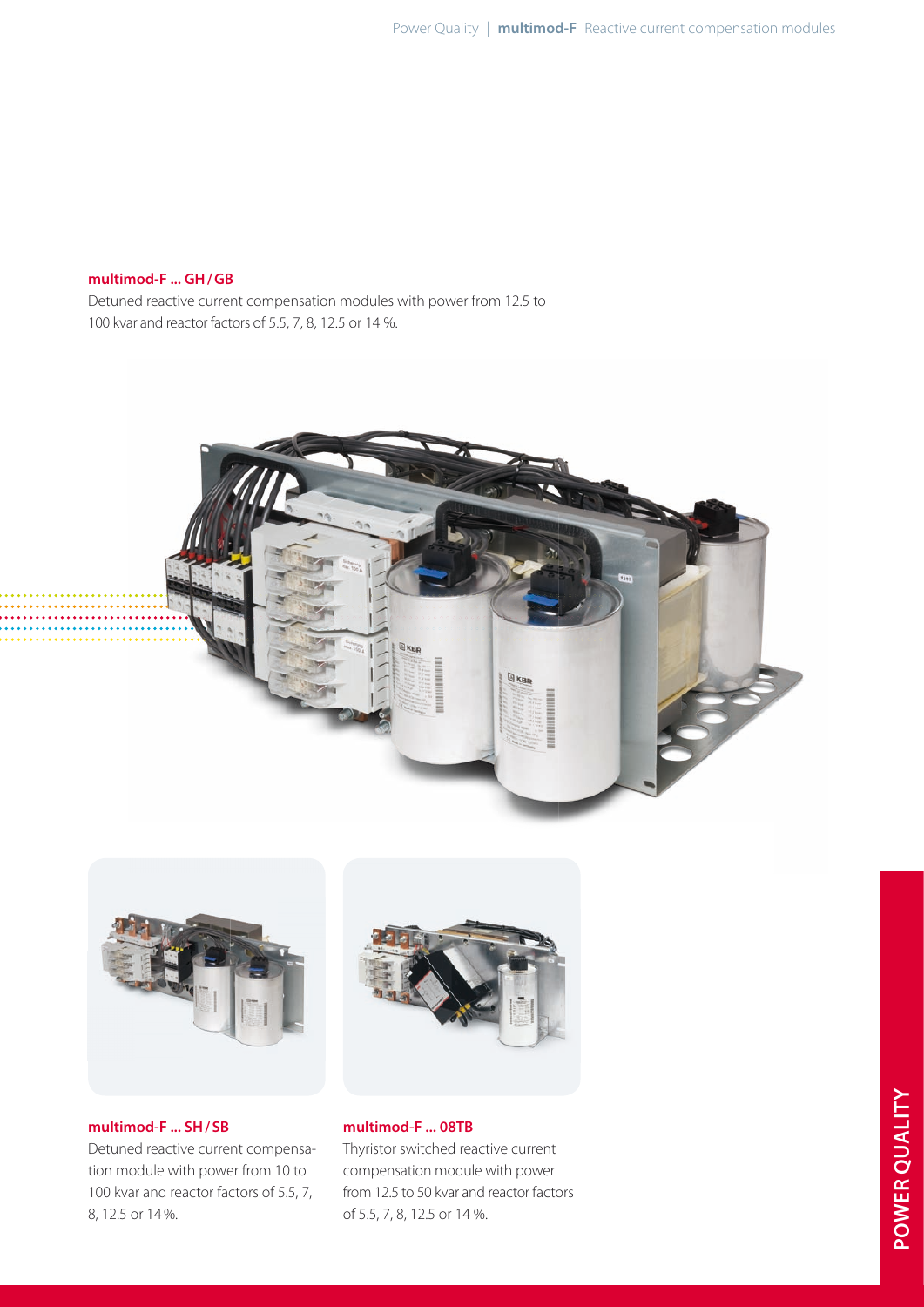# **multimod-F Plug-in design**

Power **10 – 100 kvar** Reactor factors **5.5, 7 or 8 % 12.5 or 14 %**



## **detuned reactive current compensation modules in plug-in design**

- **Highlights**  $\rightarrow$  Power from 10 to 100 kvar
	- $\rightarrow$  Reactor factors 5.5, 7 or 8% and 12.5 or 14%
	- $\rightarrow$  Capacitor rated voltage with 440 V or 525 V
	- $\rightarrow$  For cabinet widths of 600 or 800 mm
	- $\rightarrow$  For cabinet depths of 400, 500 or 600 mm

**accessories:** If there are several modules, the bus bar connector and covers are also delivered. **selection of back-up fuses and supply lines** for complete facilities can be found on pages 224/225.

An overall view of **technical details** can be found on page 156. The **housing dimensions** are listed on page 158.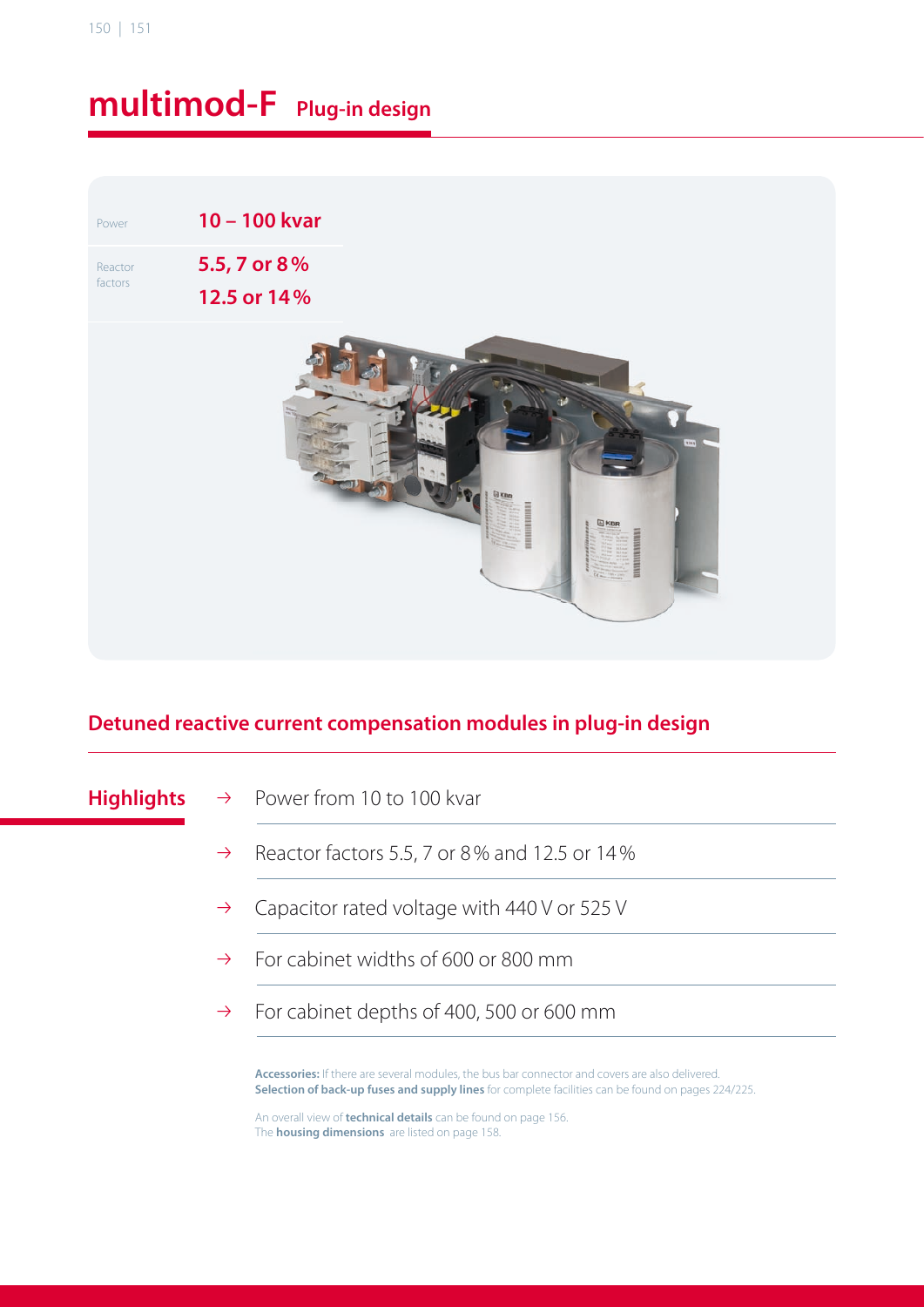## **specifications multimod-F ... sh**

| <b>POWER</b><br>in kvar | <b>STAGES</b><br>in kvar | <b>WEIGHT</b><br>approx. in kg | <b>TYPE</b><br>multimod-F 64SH<br>for cabinet width 600 mm | CON-<br>STRUC-<br><b>TION</b><br>TYPE <sup>2</sup> | <b>TYPE</b><br>multimod-F  8.SH<br>for cabinet width 800 mm | CON-<br><b>STRUC-</b><br><b>TION</b><br>TYPE <sup>2</sup> |
|-------------------------|--------------------------|--------------------------------|------------------------------------------------------------|----------------------------------------------------|-------------------------------------------------------------|-----------------------------------------------------------|
| 10 <sup>°</sup>         | 10 <sup>°</sup>          | 20                             | multimod-F 010/01-1000-XX-64SH                             | M12                                                | multimod-F 010/01-1000-XX-84SH                              | M <sub>22</sub>                                           |
| 12,5                    | 12,5                     | 25                             | multimod-F 012/01-1000-XX-64SH                             | M12                                                | multimod-F 012/01-1000-XX-84SH                              | M <sub>22</sub>                                           |
| 15                      | $5 - 10$                 | 27                             | multimod-F 015/03-1200-XX-64SH                             | M <sub>12</sub>                                    | multimod-F 015/03-1200-XX-84SH                              | M <sub>22</sub>                                           |
| 20                      | 20                       | 26                             | multimod-E020/01-1000-XX-64SH                              | M12                                                | multimod-E020/01-1000-XX-84SH                               | M22                                                       |
| 20                      | $10 - 10$                | 29                             | multimod-E020/02-1100-XX-64SH                              | M12                                                | multimod-E020/02-1100-XX-84SH                               | M22                                                       |
| 25                      | 25                       | 31                             | multimod-F 025/01-1000-XX-64SH                             | M12                                                | multimod-E025/01-1000-XX-84SH                               | M22                                                       |
| 25                      | $12.5 - 12.5$            | 33                             |                                                            | $\overline{\phantom{a}}$                           | multimod-F 025/02-1100-XX-84SH                              | M <sub>22</sub>                                           |
| 30 <sub>o</sub>         | $30^{\circ}$             | 34                             | multimod-F 030/01-1000-XX-64SH                             | M12                                                | multimod-E030/01-1000-XX-84SH                               | M <sub>22</sub>                                           |
| 30                      | $15 - 15$                | 39                             | $\overline{\phantom{m}}$                                   | $\equiv$                                           | multimod-E030/02-1100-XX-84SH                               | M <sub>22</sub>                                           |
| 30                      | $5 - 10 - 15$            | 41                             |                                                            | $\frac{1}{2}$                                      | multimod-F 030/06-1230-XX-84SH                              | M24                                                       |
| 40                      | 40                       | 38                             | multimod-F 040/01-1000-XX-64SH                             | M13                                                | multimod-F 040/01-1000-XX-84SH                              | M <sub>23</sub>                                           |
| 40                      | $20 - 20$                | 41                             |                                                            | $\overline{\phantom{0}}$                           | multimod-F 040/02-1100-XX-84SH                              | M <sub>22</sub>                                           |
| 50                      | 50                       | 40                             | multimod-E 050/01-1000-XX-64SH                             | M13                                                | multimod-F 050/01-1000-XX-84SH                              | M <sub>23</sub>                                           |
| 50                      | $25 - 25$                | -51                            | $\equiv$                                                   | ÷                                                  | multimod-F 050/02-1100-XX-84SH                              | M <sub>22</sub>                                           |
| 75                      | $25 - 50$                | 60                             | $\overline{\phantom{a}}$                                   | $\qquad \qquad -$                                  | multimod-F 075/03-1200-XX-84SH                              | M23                                                       |
| 100                     | $50 - 50$                | 98                             |                                                            |                                                    | multimod-F 100/02-1100-XX-85SH                              | M29                                                       |

#### **modules with plug-in design** Reactor factors: **5.5, 7 or 8 %** Capacitor rated voltage: **440 V**

#### **specifications multimod-F ... sB**

#### **modules with plug-in design** Reactor factors: **12.5 or 14 %** Capacitor rated voltage: **525 V**

| <b>POWER</b><br>in kvar | <b>STAGES</b><br>in kvar | <b>WEIGHT</b><br>approx. in kg | <b>TYPE</b><br>multimod-F 6.SB<br>for cabinet width 600 mm | CON-<br><b>STRUC-</b><br><b>TION</b><br>TYPE <sup>2</sup> | <b>TYPE</b><br>multimod-F  64SB<br>for cabinet width 800 mm | CON-<br><b>STRUC-</b><br><b>TION</b><br>TYPE $^2$ |
|-------------------------|--------------------------|--------------------------------|------------------------------------------------------------|-----------------------------------------------------------|-------------------------------------------------------------|---------------------------------------------------|
| 10                      | 10                       | 26                             | multimod-F 010/01-1000-XX-64SB                             | M <sub>12</sub>                                           | multimod-F 010/01-1000-XX-84SB                              | M <sub>22</sub>                                   |
| 12,5                    | 12,5                     | 30                             | multimod-E 012/01-1000-XX-64SB                             | M12                                                       | multimod-E 012/01-1000-XX-84SB                              | M <sub>22</sub>                                   |
| 20                      | 20                       | 38                             | multimod-F 020/01-1000-XX-64SB                             | M12                                                       | multimod-F 020/01-1000-XX-84SB                              | M22                                               |
| 20                      | $10 - 10$                | 42                             |                                                            | M12                                                       | multimod-E020/01-1100-XX-84SB                               | M <sub>22</sub>                                   |
| 25                      | 25                       | 39                             | multimod-F 025/01-1000-XX-64SB                             | M12                                                       | multimod-F 025/01-1000-XX-84SB                              | M22                                               |
| 25                      | $12.5 - 12.5$            | 51                             | $\overline{\phantom{a}}$                                   | M12                                                       | multimod-E025/02-1000-XX-84SB                               | M22                                               |
| $30^{\circ}$            | $30^{\circ}$             | 46                             | multimod-F 030/01-1000-XX-64SB                             | $\equiv$                                                  | multimod-F 030/01-1000-XX-84SB                              | M22                                               |
| 30                      | $15 - 15$                | 54                             |                                                            | M12                                                       | multimod-F 030/02-1100-XX-84SB                              | M <sub>22</sub>                                   |
| 40                      | 40                       | 50                             | multimod-F 040/01-1000-XX-64SB                             | $\equiv$                                                  | multimod-F 040/01-1000-XX-84SB                              | M22                                               |
| 40                      | $20 - 20$                | 66                             | $\overline{\phantom{a}}$                                   | -                                                         | multimod-F 040/02-1100-XX-84SB                              | M24                                               |
| 50                      | 50                       | 61                             | multimod-E050/01-1000-XX-65SB                              | M13                                                       | multimod-F 050/01-1000-XX-84SB                              | M23                                               |
| 50                      | $25 - 25$                | 71                             |                                                            |                                                           | multimod-F 050/02-1100-XX-84SB                              | M22                                               |

<sup>1</sup> Power at 400 V, 50 Hz <sup>2</sup> Measurement details and other details on the construction type can be found on page 158 – construction type not possible

**xx = it is important that you state the reactor factor when ordering** (see also following order example). Performances and sizes deviating from the standard are available on request. All changes reserved.

Example for order: Detuned module in plug-in design for cabinet width 800 mm, for cabinet depth 400 mm, 50 kvar in 2 stages, 440 v capacitors, 7 % detuned. The appropriate ordering detail is as follows: **type multimod-F 050/02-1100-07-84sh**.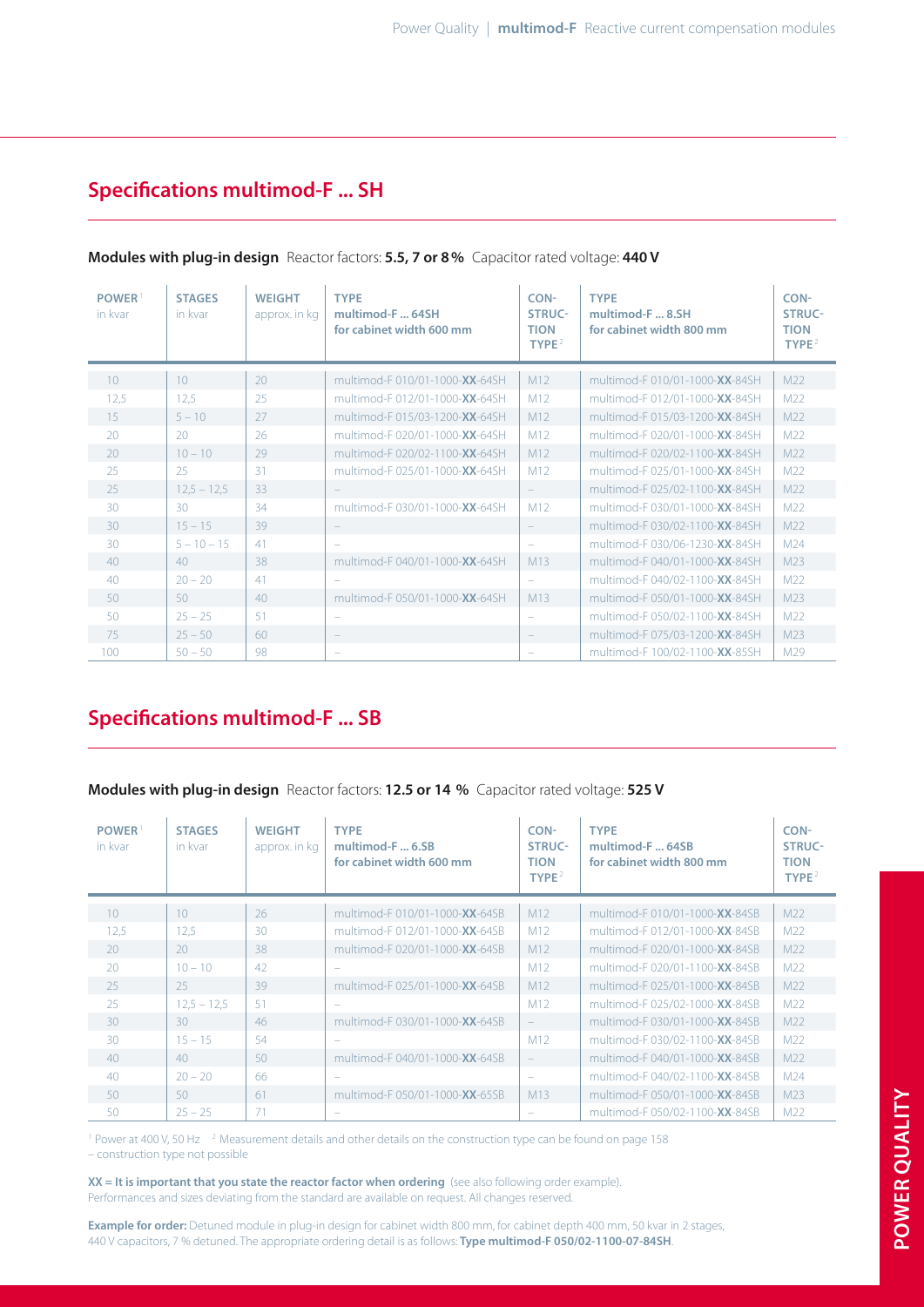## **multimod-F Rack-mounted design**

Power **12.5 – 100 kvar** Reactor factors **5.5, 7 or 8 % 12.5 or 14 %**

## **detuned reactive current compensation modules in rack-mounted design**

- **Highlights**  $\rightarrow$  Power from 12.5 to 100 kvar
	- $\rightarrow$  Reactor factors 5.5, 7 or 8% and 12.5 or 14%
	- $\rightarrow$  Capacitor rated voltage with 440 V or 525 V
	- $\rightarrow$  For cabinet widths of 600 or 800 mm
	- $\rightarrow$  For cabinet depths of 400, 500 or 600 mm

**accessories:** If there are several modules, the bus bar connector and covers are also delivered. **selection of back-up fuses and supply lines** for complete facilities can be found on pages 224/225.

An overall view of **technical details** can be found on pages 156/157. The **housing dimensions** are listed on page 159.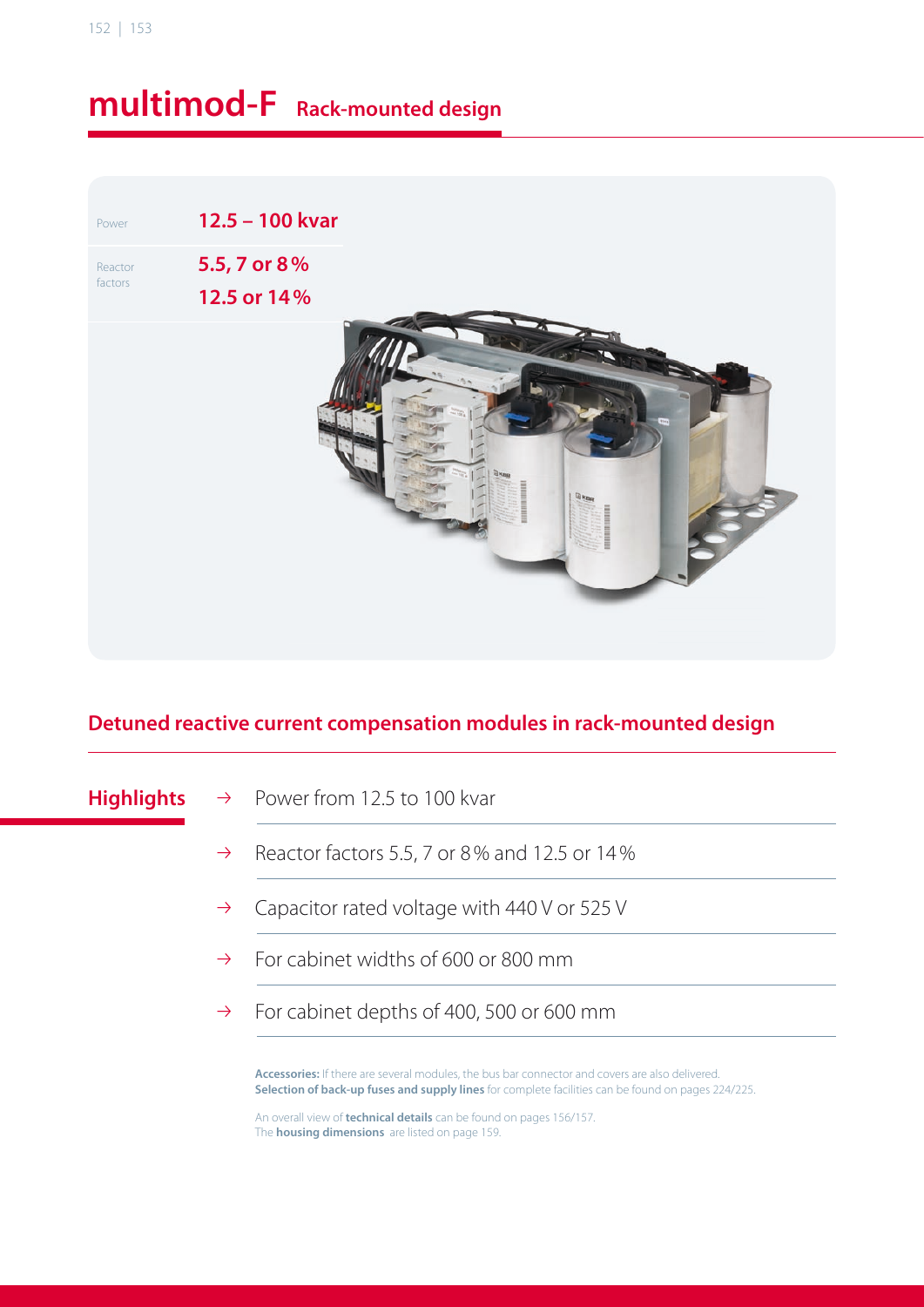## **specifications multimod-F ... gh**

| POWER <sup>1</sup><br>in kvar | <b>STAGES</b><br>in kvar | <b>WEIGHT</b><br>approx.<br>in kg | <b>TYPE</b><br>multimod-F  6yGH<br>for cabinet width 600 mm | <b>CONSTRUC-</b><br>TION TYPE <sup>2</sup><br><b>yy</b><br>64 65<br>66 | <b>TYPE</b><br>multimod-F  8yGH<br>for cabinet width 800 mm | <b>yy</b>                | <b>CONSTRUC-</b><br><b>TION TYPE</b> <sup>2</sup><br>84 85 86 |
|-------------------------------|--------------------------|-----------------------------------|-------------------------------------------------------------|------------------------------------------------------------------------|-------------------------------------------------------------|--------------------------|---------------------------------------------------------------|
| 12,5                          | 12,5                     | 27                                | multimod-F 012/01-1000-XX-yyGH                              | $X \times X$                                                           | multimod-F 012/01-1000-XX-yyGH                              |                          | $X$ $X$ $X$                                                   |
| 25                            | 25                       | 32                                | multimod-F 025/01-1000-XX-yyGH                              | $X$ $X$ $X$                                                            | multimod-F 025/01-1000-XX-yyGH                              |                          | $X$ $X$ $X$                                                   |
| 25                            | $12,5 - 12,5$            | 42                                | multimod-F 025/02-1100-XX-yyGH                              | $\mathsf{X}$<br>$\mathcal{L}^{\text{max}}$                             | multimod-F 025/02-1100-XX-yyGH                              |                          | $X$ $X$ $X$                                                   |
| 50                            | 50                       | 44                                | multimod-F 050/01-1000-XX-yyGH                              | $X$ $X$ $X$                                                            | multimod-F 050/01-1000-XX-yyGH                              |                          | $X$ $X$ $X$                                                   |
| 50                            | $25 - 25$                | 54                                | multimod-F 050/02-1100-XX-yyGH                              | $\mathsf{X}$<br>$ -$                                                   | multimod-F 050/02-1100-XX-yyGH                              |                          | $X \times X$                                                  |
| 75                            | $25 - 50$                | 65                                |                                                             |                                                                        | multimod-F 075/03-1200-XX-yyGH                              | $\overline{\phantom{a}}$ | $X \times X$                                                  |
| 100                           | $50 - 50$                | 76                                | $\qquad \qquad$                                             |                                                                        | multimod-F 100/02-1100-XX-yyGH                              | $\overline{\phantom{m}}$ | $X$ $X$                                                       |
| 100                           | $25 - 25 - 50$           | 86                                |                                                             |                                                                        | multimod-F 100/04-1120-XX-yyGH                              |                          | $\mathsf{X}$                                                  |

#### **modules with rack-mounted design** Reactor factors: **5.5, 7 or 8 %** Capacitor rated voltage: **440 V**

#### **specifications multimod-F ... gB**

#### **modules with rack-mounted design** Reactor factors: **12.5 or 14 %** Capacitor rated voltage: **525 V**

| <b>POWER</b><br>in kvar | <b>STAGES</b><br>in kvar | <b>WEIGHT</b><br>approx.<br>in kg | <b>TYPE</b><br>multimod-F  6yGH<br>for cabinet width 600 mm | TION TYPE <sup>2</sup><br>yy<br>64 65 66 | <b>CONSTRUC-</b><br><b>TYPE</b><br>multimod-F  8yGH<br>for cabinet width 800 mm |  | <b>CONSTRUC-</b><br><b>TION TYPE</b> <sup>2</sup><br>84 85 86 |
|-------------------------|--------------------------|-----------------------------------|-------------------------------------------------------------|------------------------------------------|---------------------------------------------------------------------------------|--|---------------------------------------------------------------|
| 12,5                    | 12,5                     | 32                                | multimod-F 012/01-1000-XX-yyGB                              | $X \times X$                             | multimod-F 012/01-1000-XX-yyGB                                                  |  | $X \times X$                                                  |
| 25                      | 25                       | 42                                | multimod-F 025/01-1000-XX-yyGB                              | $X$ $X$ $X$                              | multimod-F 025/01-1000-XX-yyGB                                                  |  | $X$ $X$ $X$                                                   |
| 25                      | $12,5 - 12,5$            | 52                                | multimod-F 025/02-1100-XX-yyGB                              | <b>September</b><br>X                    | multimod-F 025/02-1100-XX-yyGB                                                  |  | $X \times X$                                                  |
| 50                      | 50                       | 65                                | multimod-F 050/01-1000-XX-yyGB                              | $X$ $X$ $X$                              | multimod-F 050/01-1000-XX-yyGB                                                  |  | $X$ $X$ $X$                                                   |
| 50                      | $25 - 25$                | 72                                | multimod-F 050/02-1100-XX-yyGB                              | X<br>$\sim$                              | multimod-F 050/02-1100-XX-yyGB                                                  |  | $X$ $X$ $X$                                                   |
| 75                      | $25 - 50$                | 95                                | -                                                           |                                          | multimod-F 075/03-1200-XX-yyGB                                                  |  | $X$ $X$                                                       |
| 100                     | $50 - 50$                | 118                               | $\qquad \qquad -$                                           | $\equiv$                                 | multimod-F 100/02-1100-XX-yyGB                                                  |  | $X$ $X$                                                       |
| 100                     | $25 - 25 - 50$           | 125                               | $\overline{\phantom{a}}$                                    |                                          | multimod-F 100/04-1120-XX-yyGB                                                  |  |                                                               |

<sup>1</sup> Power at 400 V, 50 Hz<sup>2</sup> Measurement details and other details on the construction type can be found on page 159 – construction type not possible

#### **xx = reactor factor yy = construction type**

**it is important that you state the reactor factor when ordering** (see also following order example). Performances and sizes deviating from the standard are available on request. All changes reserved.

Example for order: Detuned module in rack-mounted design for cabinet width 800 mm, for cabinet depth 500 mm, 50 kvar in 2 stages, 440 v capacitors, 7 % detuned. The appropriate ordering detail is as follows: **type multimod-F 050/02-1100-07-85gh**.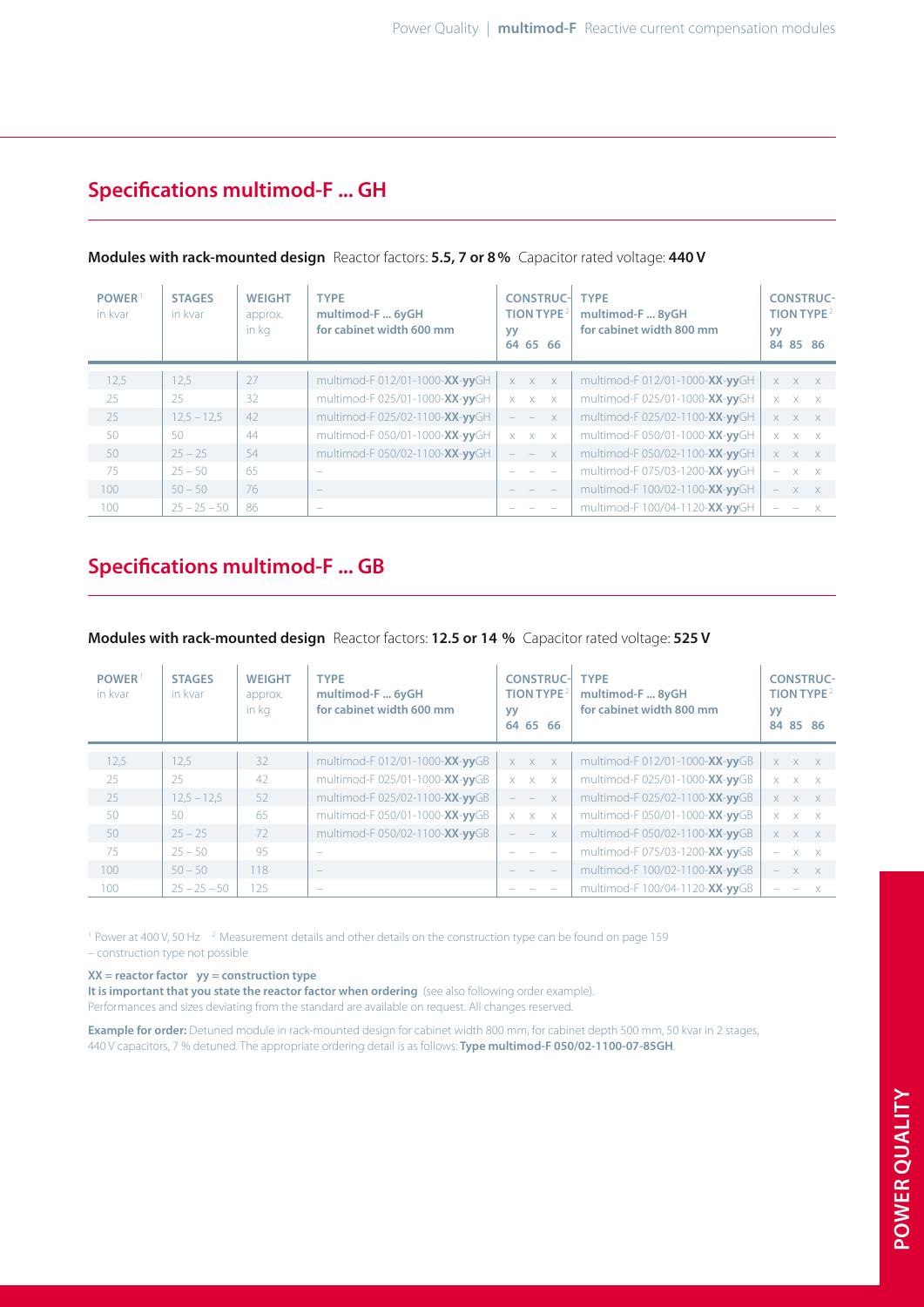## **multimod-F thyristor-switched / plug-in design**

Power **12,5 – 50 kvar** Reactor factors **5.5, 7 or 8 %**



#### **detuned reactive current compensation modules in plug-in design**

- **Highlights**  $\rightarrow$  Power from 12.5 to 50 kvar
	- $\rightarrow$  Reactor factors 5.5, 7 or 8% and 12.5 or 14%
	- $\rightarrow$  Capacitor rated voltage 525 V
	- $\rightarrow$  For cabinet widths 800 mm
	- $\rightarrow$  Long working life through unlimited frequency of operations
	- $\rightarrow$  No noise formation
	- $\rightarrow$  Short switching times

**accessories:** If there are several modules, the bus bar connector and covers are also delivered. **selection of back-up fuses and supply lines** for complete facilities can be found on pages 224/225.

An overall view of **technical details** can be found on page 157. The **housing dimensions** are listed on page 158.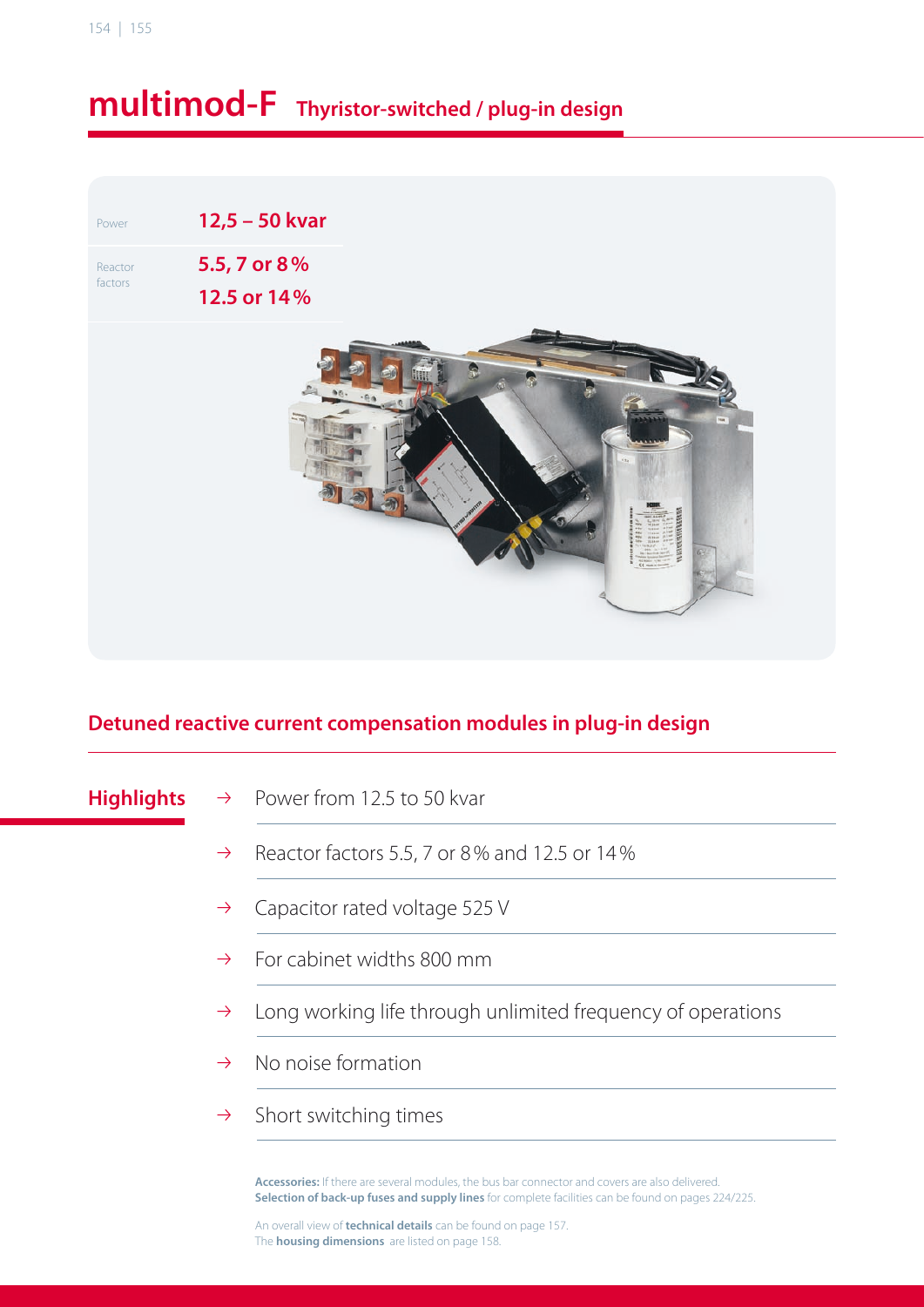#### **Specifications multimod-F ... 08TB**

| POWER <sup>1</sup><br>in kvar | <b>STAGES</b><br>in kvar | <b>WEIGHT</b><br>approx.<br>in ka | <b>TYPE</b><br>multimod-F  08TB<br>for cabinet width 800 mm | <b>CONSTRUC-</b><br>TION TYPE <sup>2</sup> |
|-------------------------------|--------------------------|-----------------------------------|-------------------------------------------------------------|--------------------------------------------|
| 12.5                          | 12.5                     | -27                               | multimod-F 012/01-1000-XX-08TB                              | M <sub>27</sub>                            |
| 25                            | 25                       | 33                                | multimod-F 025/01-1000-XX-08TB                              | M <sub>27</sub>                            |
|                               | 50                       | 44                                | multimod-F 050/01-1000-XX-08TB                              | M <sub>27</sub>                            |

#### **modules with plug-in design** Reactor factors: **5.5, 7 or 8 %** Capacitor rated voltage: **525 V**

#### **Specifications multimod-F ... 08TB**

**modules with plug-in design** Reactor factors: **12.5 or 14 %** Capacitor rated voltage: **525 V**

| POWER <sup>1</sup><br>in kvar | <b>STAGES</b><br>in kvar | <b>WEIGHT</b><br>approx.<br>in ka | <b>TYPE</b><br>multimod-F 08TB<br>for cabinet width 800 mm | <b>CONSTRUC-</b><br>TION TYPE <sup>2</sup> |
|-------------------------------|--------------------------|-----------------------------------|------------------------------------------------------------|--------------------------------------------|
| 12.5                          | 12.5                     | 32                                | multimod-F 012/01-1000-XX-08TB                             | M <sub>27</sub>                            |
| 25.                           | 25                       | 42                                | multimod-F 025/01-1000-XX-08TB                             | M <sub>27</sub>                            |
|                               | 50                       | 65                                | multimod-F 050/01-1000-XX-08TB                             | M <sub>27</sub>                            |

<sup>1</sup> Power at 400 V, 50 Hz <sup>2</sup> Measurement details and other details on the construction can be found on page 158

**xx = it is important that you state the reactor factor when ordering** (see also following order example). Performances and sizes deviating from the standard are available on request. All changes reserved.

**Example for order:** Thyristor-switched modules for cabinet width 800 mm, 50 kvar, 525 v capacitors, 14 % detuned. The appropriate ordering detail is as follows: Type multimod-F 050/01-14 08TB.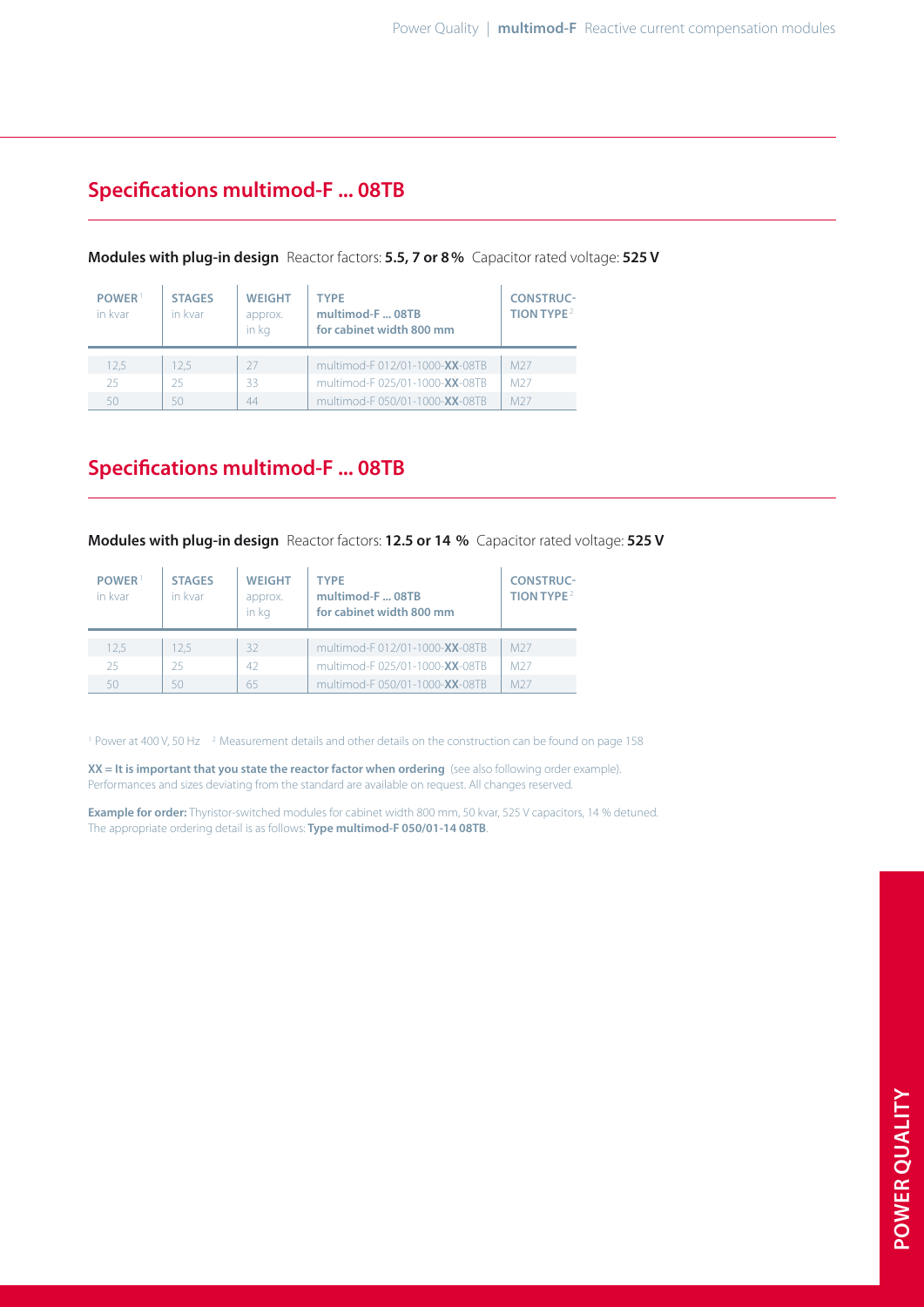# **multimod-F technical details**

| <b>DEVICE TYPE</b>                                | multimod-F<br>Plug-in design<br><b>SH</b><br>$p = 5.5, 7$ or 8%<br>SB<br>$p = 12.5$ or 14 %                       | multimod-F<br><b>Rack-mounted design</b><br>GH<br>$p = 5.5, 7$ or 8% |
|---------------------------------------------------|-------------------------------------------------------------------------------------------------------------------|----------------------------------------------------------------------|
| Rated voltage Frequency $\bigcup_{n=400}$ V 50 Hz |                                                                                                                   |                                                                      |
| Maximum permissible operating voltage             | $U_n = 400 V \pm 10\%$                                                                                            |                                                                      |
| Maximum permissible operating current             | $1.3 \times I_n$ permanently                                                                                      |                                                                      |
| <b>SWITCH ELEMENT</b>                             | Capacitor contactors                                                                                              | Capacitor contactors                                                 |
| <b>Control voltage</b>                            | $U_{\text{Control}} = 230 \text{ V}, 50 \text{ Hz}$                                                               | $U_{\text{Control}} = 230 V, 50 Hz$                                  |
|                                                   | Control voltage transformer required for deviating operating voltage                                              |                                                                      |
| Switch delay $\Big  60 s$                         |                                                                                                                   | 60 s                                                                 |
| <b>CAPACITORS</b>                                 | Low-loss <b>multicond-UHPC</b> power capacitors, MTK technology                                                   |                                                                      |
| <b>Capacitor rated voltage</b>                    | $U_{Meas.} = 440 V$<br>$U_{Meas.} = 525 V$                                                                        | $U_{Meas.} = 440 V$                                                  |
| <b>Discharge of capacitors</b>                    | Discharge resistors t < 60 s<br>Optional discharge inductors t < 3 s                                              | Discharge resistors t < 60 s<br>Optional discharge inductors t < 3 s |
| <b>Discharge of capacitors</b>                    | Linear filter circuit reactors to avoid resonances in networks<br>with harmonics, built-in temperature monitoring |                                                                      |
| <b>Reactor factors</b>                            | $p = 5.5, 7$ or 8%<br>$p = 12.5$ or $14\%$                                                                        | $p = 5.5, 7$ or 8%                                                   |
| <b>MODULE VERSION</b>                             | Module plates galvanized                                                                                          |                                                                      |
| <b>MODE OF PROTECTION</b>                         | IP 00, the components used correspond to BGV-A2                                                                   |                                                                      |
| <b>AMBIENT TEMPERATURES</b>                       | +40 °C highest value, briefly<br>+35 °C in 24-hour average<br>+20 °C in annual average<br>$-10$ °C lowest value   |                                                                      |
| <b>FUSE PROTECTION</b>                            | Group back-up fuse with NH fuses and fuse socket<br>(NH-disconnector on request)                                  |                                                                      |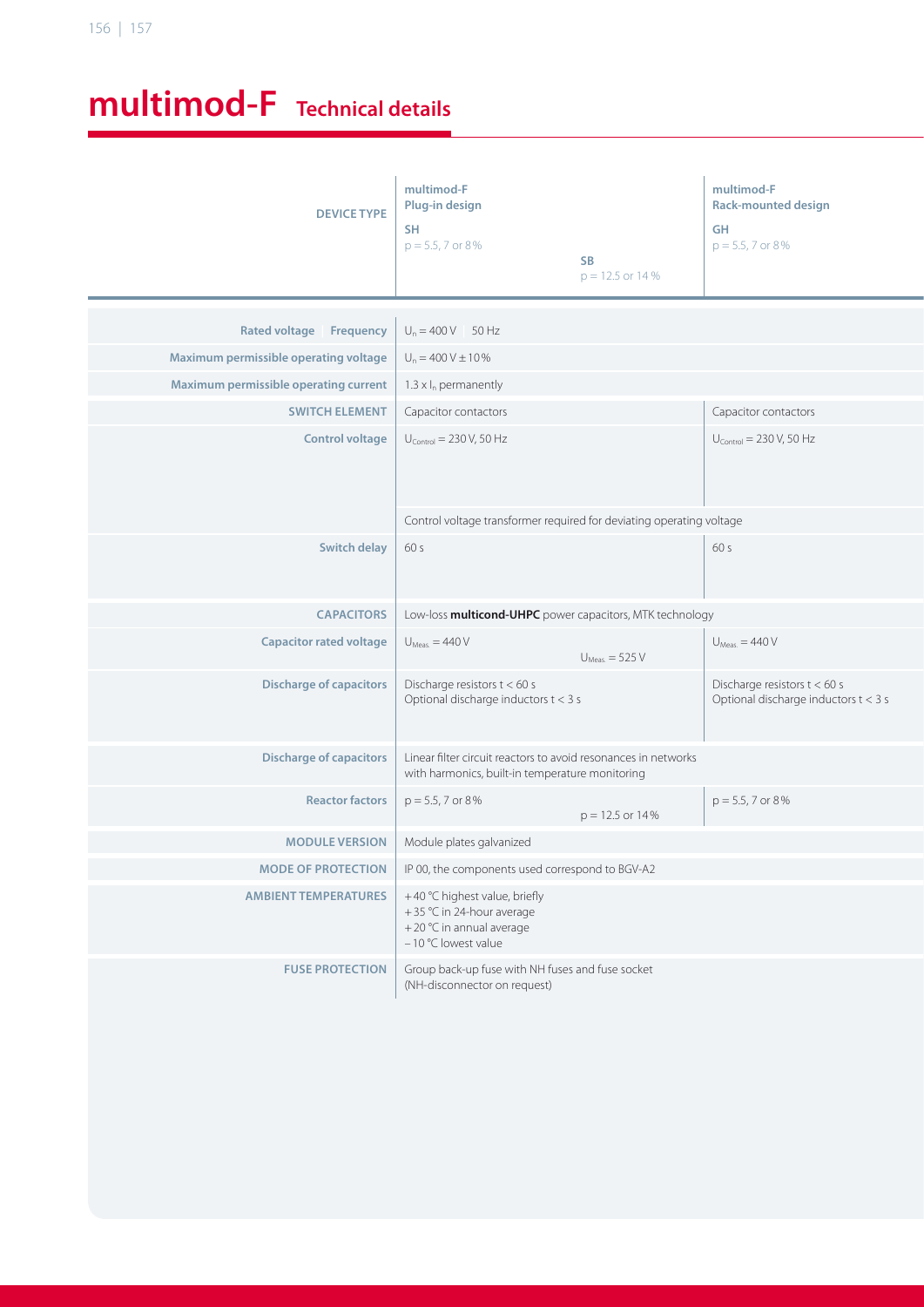|                      | multimod-F<br><b>Combination filter</b>                                                                           | multimod-F<br>Thyroswitch                                                                                                                             |
|----------------------|-------------------------------------------------------------------------------------------------------------------|-------------------------------------------------------------------------------------------------------------------------------------------------------|
|                      | K1                                                                                                                | $p = 5.5, 7$ or 8%                                                                                                                                    |
| GB                   | Note:<br>Selection tables can be found on pages 172/173                                                           |                                                                                                                                                       |
| $p = 12.5$ or 14 %   |                                                                                                                   | $p = 12.5$ or 14 %                                                                                                                                    |
|                      |                                                                                                                   |                                                                                                                                                       |
|                      | $U_n = 400 V$ 50 Hz                                                                                               |                                                                                                                                                       |
|                      | $U_n = 400 V \pm 10 \%$                                                                                           |                                                                                                                                                       |
|                      | $1,3 \times I_n$ dauernd                                                                                          |                                                                                                                                                       |
|                      | Capacitor contactors                                                                                              | Thyristor switches                                                                                                                                    |
|                      | $U_{\text{Control}} = 230 V, 50 Hz$                                                                               | DC gating: $U_{\text{Control}} = 10 - 30 \text{ V}$<br>AC gating: U <sub>Control</sub> = 230 V, 50/60 Hz                                              |
|                      |                                                                                                                   | Gating via reactive power controller or directly via SPS or<br>process sliders                                                                        |
|                      | Control voltage transformer required for deviating operating voltage                                              |                                                                                                                                                       |
|                      | 60 s                                                                                                              | DC gating: 1 - 15 ms, dynamic controller required<br>AC gating: 10 - 25 ms with direct gating                                                         |
|                      |                                                                                                                   | 500 ms for gating via standard reactive power controller                                                                                              |
|                      | Low-loss multicond-UHPC power capacitors, MTK technology                                                          |                                                                                                                                                       |
|                      | $U_{Meas.}$ = 525 V                                                                                               | $U_{Meas.}$ = 525 V                                                                                                                                   |
| $U_{Meas.}$ = 525 V  |                                                                                                                   | $U_{Meas.} = 525 V$                                                                                                                                   |
|                      | Discharge resistors t < 60 s<br>Optional discharge inductors t < 3 s                                              | Through the EPL technology, no discharge time can be<br>maintained during operation.<br>Discharge resistors t < 60 s<br>No discharge reactor possible |
|                      | linear filter circuit reactors to avoid resonances in networks<br>with harmonics, built-in temperature monitoring |                                                                                                                                                       |
| $p = 12.5$ or $14\%$ | $p = 5.5$ and 12.5%                                                                                               | $p = 5.5, 7$ or 8 %<br>$p = 12.5$ or $14\%$                                                                                                           |
|                      | Module plates galvanized                                                                                          |                                                                                                                                                       |
|                      | IP 00, the components used correspond to BGV-A2                                                                   |                                                                                                                                                       |
|                      | +40 °C highest value, briefly<br>+35 °C in 24-hour average<br>+20 °C in annual average                            |                                                                                                                                                       |
|                      | -10 °C lowest value                                                                                               |                                                                                                                                                       |
|                      | Group back-up fuse with NH fuses and fuse socket<br>(NH-disconnector on request)                                  |                                                                                                                                                       |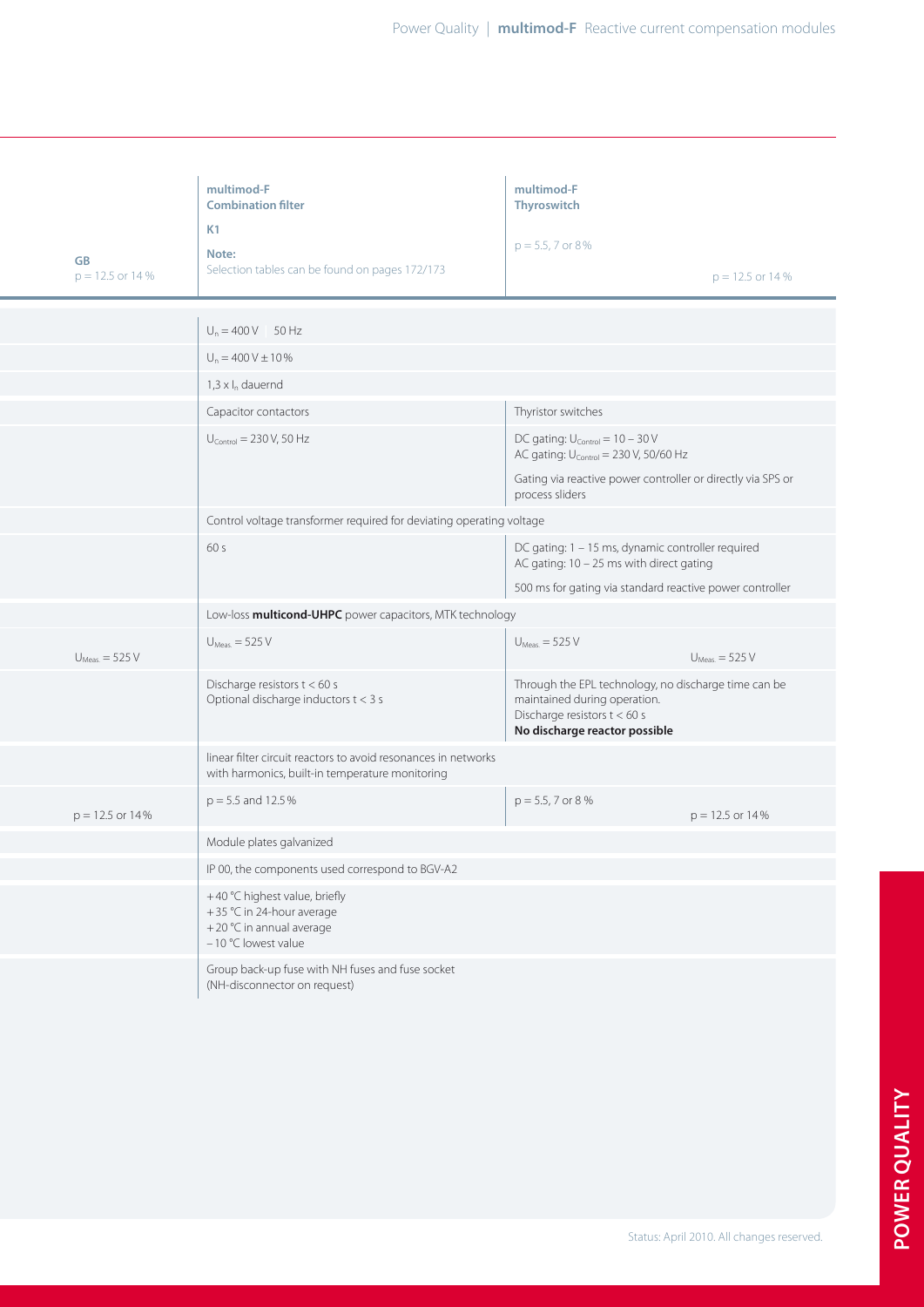## **multimod-F sizes**

**multimod-F ... sh / sB modules in rack-mounted design**





| <b>CONSTRUC-</b><br><b>TION TYPE</b> | <b>HEIGHT (H)</b><br>in mm | WIDTH (W)<br>in mm | DEPTH (D)<br>in mm |
|--------------------------------------|----------------------------|--------------------|--------------------|
|                                      |                            |                    |                    |
| M12                                  | 265                        | 535                | 130                |
| M13                                  | 265                        | 535                | 170                |
| M14                                  | 265                        | 535                | 190                |
| M15                                  | 265                        | 535                | 195                |
| M <sub>22</sub>                      | 265                        | 535                | 130                |
| M <sub>23</sub>                      | 265                        | 735                | 170                |
| M <sub>24</sub>                      | 265                        | 735                | 190                |
| M <sub>29</sub>                      | 350                        | 735                | 195                |

#### multimod-F ... 08TB Modules in rack-mounted design





| <b>CONSTRUC-</b><br><b>TION TYPE</b> | HEIGHT (H)<br>in mm | WIDTH (W)<br>in mm | in mm | in mm | DEPTH 1 (D1)   DEPTH 2 (D2)   MIN. CABINET DEPTH<br>in mm |
|--------------------------------------|---------------------|--------------------|-------|-------|-----------------------------------------------------------|
| $M2^-$                               | 265                 | 35                 | 400   | 90    | 600                                                       |

All measurement details in mm. Not suitable for taking measurements.